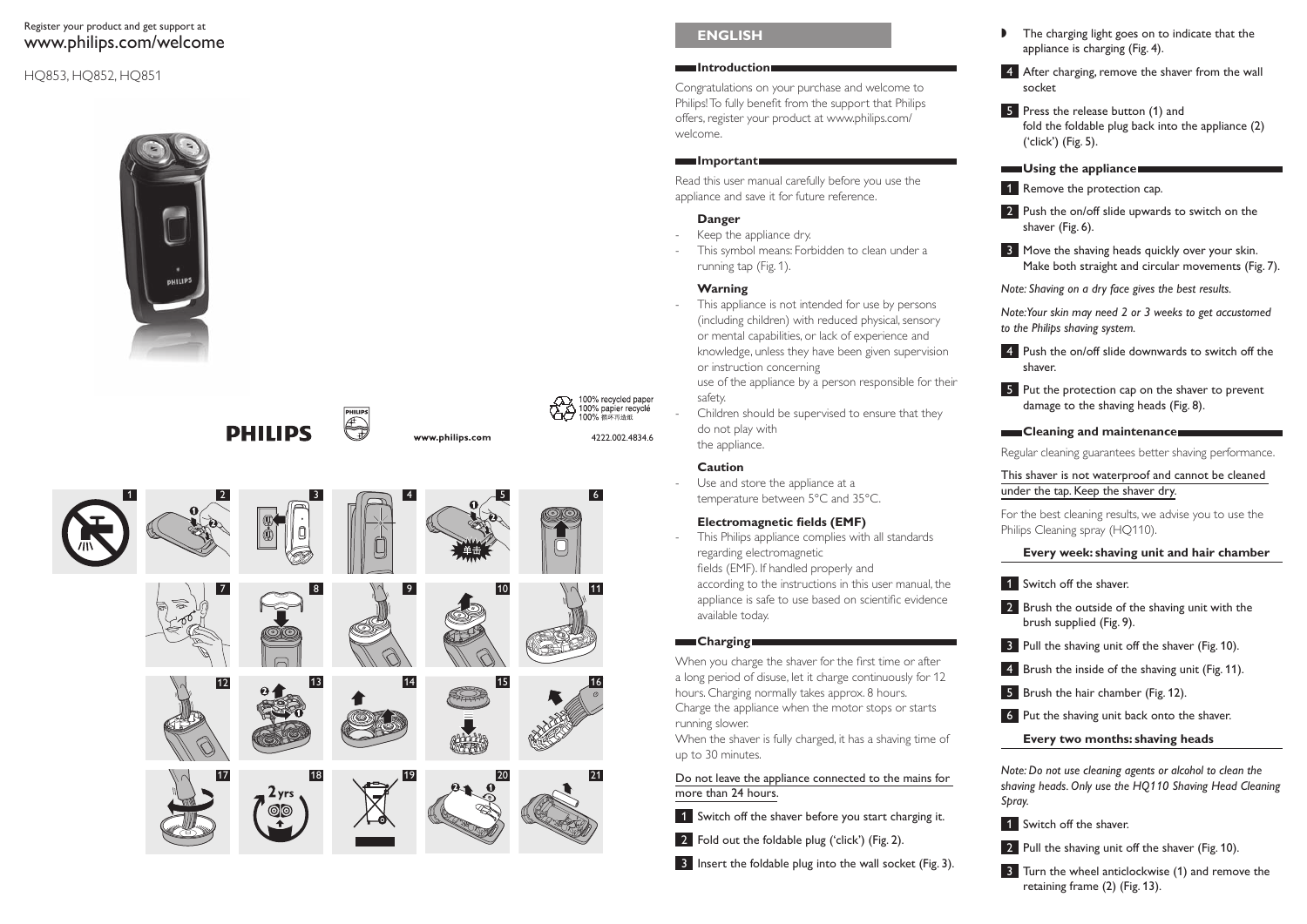#### 4 Remove the shaving heads from the shaving unit one by one (Fig. 14).

*Note: Do not clean more than one cutter and guard at a time, since they are all matching sets. If you accidentally mix up the cutters and guards, it may take several weeks before optimal shaving performance is restored.*

5 Remove the cutter from the guard (Fig. 15).

- 6 Clean the cutter with the short-bristled side of the brush (Fig. 16).
- 7 Brush the guard (Fig. 17).
- 8 Put the shaving heads back into the shaving unit.
- 9 Put the retaining frame back into the shaving unit and turn the wheel clockwise.

10 Put the shaving unit back onto the shaver.

*Tip: For optimal shaving performance, we advise you to lubricate the shaving heads with a drop of sewing machine oil every six months.*

#### **Storage**

 Put the protection cap on the shaver after use to prevent damage to the shaving heads (Fig. 8).

#### **Replacement**

Replace the shaving heads every two years for optimal shaving results. Replace damaged or worn shaving heads with HQ4+

Philips Micro+ Lift & Cut Shaving Heads.

**1** Switch off the shaver.

- 2 Pull the shaving unit off the shaver (Fig. 10) .
- **3** Turn the wheel anticlockwise (1) and remove the retaining frame (2) (Fig. 13).
- 4 Remove the shaving heads from the shaving unit and replace them with new ones (Fig. 14).
- 5 Put the retaining frame back into the shaving unit and turn the wheel clockwise.

6 Put the shaving unit back onto the shaver.

#### **Accessories**

To retain the top performance of your shaver, make sure you clean it regularly and replace its shaving heads at the

recommended time.

#### **Shaving heads**

 We advise you to replace your shaving heads every two years. Always replace with HQ4+ Philips Micro+ Lift & Cut Shaving Heads(Fig. 18)

#### **Cleaning**

-

-

 Use Cleaning Spray (HQ110, not available in some countries) to clean the shaving heads thoroughly.

#### **Environment**

- Do not throw away the appliance with the normal household waste at the end of its life, but hand it in at an official collection point for recycling. By doing this, you help to preserve the environment (Fig. 19).
- Batteries contain substances that may pollute the environment. Do not throw away empty batteries with the normal household waste, but dispose of them at an official collection point for batteries. Always remove the rechargeable batteries before you discard and hand in the appliance at an official collection point.

#### **Disposal of the rechargeable battery**

Only remove the rechargeable battery when it is completely empty.

- **1** Disconnect the shaver from the mains.
- 2 Let the shaver run until it stops, undo the screw on the back of the shaver (1) and lift the back panel off the shaver  $(2)$  (Fig. 20).
- **3** Remove the rechargeable battery (Fig. 21).

Do not connect the shaver to the mains again after the battery has been removed.

#### **Guarantee and service**

If you need service or information or if you have a problem, please visit the Philips website at www.philips. com or contact the Philips Consumer Care Centre in your country (you find its phone number in the worldwide guarantee leaflet). If there is no Consumer Care Centre in your country, go to your local Philips dealer.

#### **Guarantee restrictions**

The shaving heads (cutters and guards) are not covered by the terms of the international guarantee because they are subject to wear.

#### **Troubleshooting**

#### Problem Solution

| The shaver     | You may not have cleaned the          |
|----------------|---------------------------------------|
| does not shave | appliance properly. Clean the shaving |
| as well as it  | heads thoroughly (see chapter         |
| used to.       | 'Cleaning and maintenance').          |

| Problem                                                                                                         | Solution                                                                                                                                                             |
|-----------------------------------------------------------------------------------------------------------------|----------------------------------------------------------------------------------------------------------------------------------------------------------------------|
|                                                                                                                 | Long hairs may be obstructing the<br>shaving heads. Clean the cutters<br>and guards properly with the brush<br>supplied (see chapter 'Cleaning and<br>maintenance'). |
|                                                                                                                 | The shaving heads may be damaged<br>or worn. Replace the shaving heads<br>(see chapter 'Replacement').                                                               |
|                                                                                                                 | The batteries may be<br>running low. Recharge<br>the shaver (see chapter 'Charging').                                                                                |
| The<br>shaver does<br>not switch on<br>when I push<br>the on/off slide<br>upwards.                              | The batteries may be empty.<br>Recharge the shaver (see chapter<br>'Charging').                                                                                      |
| ภาษาไทย                                                                                                         |                                                                                                                                                                      |
| ███∎ข้อมูลเบื้องต้น                                                                                             |                                                                                                                                                                      |
| รับประโยชน์อย่างเต็มที่จากบริการที่<br>Philips มอบให้ โปรดลงทะเบียนผลิตภัณฑ์ของคณที่<br>www.philips.com/welcome | ขอแสดงความยินดีที่คุณสั่งซื้อและยินดีต้อนรับสู่ผลิตภัณฑ์ของ Philips! เพื่อให้คุณได้                                                                                  |
| ∎ข้อสำคัญ                                                                                                       | - 10. L.Q 0 % 10<br>0.1                                                                                                                                              |

ควรอานคูมืออยางละเอียดกอนใชงานและเก็บไวเพื่อใชอางอิงในครั้งตอไป

#### **อันตราย**ควรเช็ดเครื่องใหแหงสนิท

 เครื่องหมายนี้แสดงวา: หามทําความสะอาดเครื่องโดยเปดนํ้ากอกใหไหลผานเครื่อง

#### **คําเตือน**

- ไมควรใหบุคคล (รวมทั้งเด็กเล็ก) ที่มีสภาพรางกายไมแข็งแรงหรือสภาพจิตใจ ไม่ปกติ หรือขาดประสบการณ์และความรัความเข้าใจ นำเครื่องนี้ไปใช้งาน เว้น แต่จะอย่ในการควบคุมดูแลหรือได้รับคำแนะนำในการใช้งานโดยผู้ที่รับผิดชอบ ในด้านความปลอดภัย
- เด็กเล็กควรได้รับการดูแลเพื่อป้องกันไม่ให้เด็กนำผลิตภัณฑ์นี้ไปเล่น

#### **ขอควรระวัง**

ใชและจัดเก็บเครื่องโกนหนวดไวที่อุณหภูมิระหวาง 5°C และ 35°C

#### **Electromagnetic fields (EMF)**

 ผลิตภัณฑของ Philips ไดมาตรฐานดานคลื่นแมเหล็กไฟฟา (EMF) หากมีการ ใช้งานอย่างเหมาะสมและสอดคล้องกับคำแนะนำในค่มือนี้ คุณสามารถใช้ ผลิตภัณฑไดอยางปลอดภัยตามขอพิสูจนทางวิทยาศาสตรในปจจุบัน

#### **การชารจแบตเตอรี่**

ในการชารจไฟครั้งแรกหรือหลังจากที่ไมไดใชงานเครื่องโกนหนวดเปนเวลานาน ควร ชารจไฟทิ้งไวตอเนื่องนาน 12 ชั่วโมง ปกติเวลาชารจไฟจะใชเวลาประมาณ 8 ชั่วโมง ชารจเครื่องโกนหนวดเมื่อมอเตอรหยุดทํางานหรือเริ่มทํางานชาลง

#### เมื่อชาร์จไฟจนเต็มเรียบร้อยแล้ว สามารถใช้งานเครื่องโกนหนวดแบบไร้สายได้นาน ถึง 30 นาที

คําเตือน: หามเชื่อมตอเครื่องโกนหนวดเขากับสายไฟหลักนานเกิน 24 ชั่วโมง

- 1 ปดการใชงานเครื่องโกนหนวดกอนเริ่มตนชารจไฟ
- 2 ดึงขาเสียบออกมา (เสียงดัง 'คลิก')(รูปที่ 2)
- 3 เสียบปลั๊กไฟเขากับเตารับบนผนัง(รูปที่ 3) , สัญญาณไฟจะสวางขึ้น เพื่อแสดงใหทราบวาเครื่องกําลังชารจไฟ อยู(รูปที่ 4)

 $\boxed{4}$  ถอดเครื่องโกนหนวดออกจากเต้าเสียบ หลังจากชาร์จเสร็จแล้ว

 $\overline{\phantom{a}}$ 5  $\overline{\phantom{a}}$ กดปุ่มปลดล็อค (1) แล้วพับขาเสียบกลับเข้าไปในตัวเครื่อง (2) (เสียง ดัง 'คลิก')(รูปที่ 5)

### **n** การใช้งานเ

- 1 ถอดฝาครอบปองกันออก
- 2 เลื่อนสวิตชเปด/ปดไปดานหนาเพื่อเปดใชงาน(รูปที่ 6)
- 3 เคลื่อนหัวโกนไปตามผิวหนัง ทั้งในแนวตรงและวนไปมาอยาง รวดเร็ว(รูปที่ 7)

*หมายเหตุ: ใชโกนหนวดขณะผิวแหงจะไดผลดีที่สุด*

*หมายเหตุ: อาจตองใชเวลาประมาณ 2 หรือ 3 สัปดาหเพื่อใหผิวของคุณปรับ สภาพใหเหมาะสมกับเครื่องโกนหนวด Philips*

- 4 เลื่อนสวิตชเปด/ปดไปดานหลังเพื่อปดการทํางาน
- 5 ปดฝาครอบหัวโกนลงบนเครื่องโกนหนวดทุกครั้ง เพื่อปองกันไมใหหัว โกนขำรด (รูปที่ 8)

#### **การทําความสะอาดและบํารุงรักษา**

ควรทำความสะอาดเป็นประจำ เพื่อให้การใช้เานแป็นไปอย่างมีประสิทธิภาพ

#### ดำเตือน: ดวรใช้งานและเก็บในที่แห้ง เนื่องจากเครื่องโกนหนวดร่นนี้ไม่ สามารถกันน้ำและล้างทำความสะอาดด้วยน้ำประปาได้

เพื่อให้ได้ผลลัพธ์การทำความสะอาดที่ดีที่สุด ขอแนะนำให้ใช้สเปรย์ทำความสะอาด ของ Philips (HQ110)

### **ทุกสัปดาห: อุปกรณในการโกนหนวดและชองเก็บเศษหนวด**

- 1 ปดสวิตซเครื่องโกนหนวด
- $\overline{\mathbf{P}}$ 2 ทำความสะอาดด้านนอกของหัวโกนด้วยแปรงที่จัดมาให้ (รูปที่ 9)
- $\overline{\phantom{a}3\phantom{a}}$  ดึงชุดหัวโกนออกจากเครื่องโกนหนวด (รูปที่ 10)
- $\overline{\phantom{a} \phantom{a} \phantom{a}}$ คำความสะอาดภายในชุดหัวโกน (รูปที่ 11)
- $\overline{\phantom{a}5\phantom{a}}$  ทำความสะอาดช่องเก็บเศษหนวด (รปที่ 12)
- $\overline{\phantom{a}6\phantom{a}}$  ประกอบชุดอุปกรณ์โกนหนวดกลับเข้าที่เดิม
	- **ทุกๆ 2 เดือน: หัวโกน**

*หมายเหตุ: ไมควรใชนํ้ายาหรือแอลกอฮอลทําความสะอาดหัวโกน ควรใชส เปรยนํ้ายาทําความสะอาดหัวโกนรุน HQ110 เทานั้น* 

1 ปดเครื่องโกนหนวด

 $\Box$ 2 ดึงชุดหัวโกนออกจากเครื่องโกนหนวด (รูปที่ 10)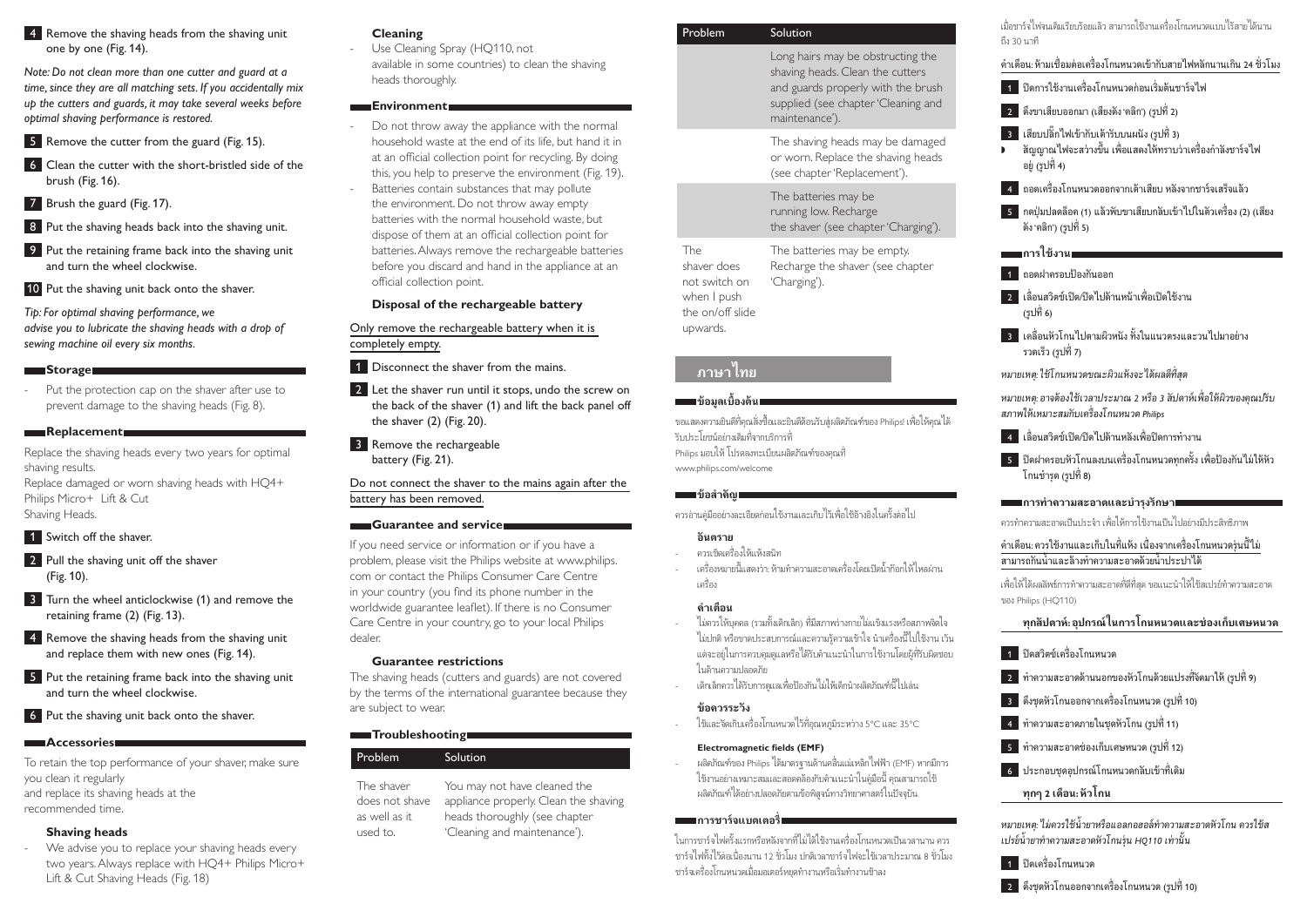- 3 หมุนเฟองทวนเข็มนาฬกา (1) และเลื่อนโครงยึด (2) ออก(รูปที่ 13)
- $\blacksquare$  ถอดหัวโกนออกจากขดหัวโกนทีละชุด (รูปที่ 14)

*หมายเหตุ: หามลางใบมีดและฝาครอบมากกวาหนึ่งชุดในเวลาเดียวกัน เพราะ แตละชุดจัดเตรียมมาใหเขาชุดกัน ในกรณีที่เกิดการสับเปลี่ยนโดยบังเอิญ อาจตองใชเวลา 2-3 สัปดาห เพื่อใหเครื่องโกนหนวดปรับสภาพการทํางานให เขากับชุดใบมีดนั้นๆ ไดดีดังเดิม*

- 5 ถอดใบมีดออกจากฝาครอบ(รูปที่ 15)
- $\overline{\phantom{a}}$ 6 ใช้แปรงด้านที่สั้นปัดทำความสะอาดใบมีด (รูปที่ 16)
- 7 ใชแปรงปดทําความสะอาดฝาครอบ(รูปที่ 17)
- 8 ประกอบหัวโกนเขากับชุดหัวโกนตามเดิม
- 9 ประกอบโครงยึดกลับเขาไปในชุดหัวโกนแลวหมุนเฟองตามเข็ม นาฬกา
- 10 ประกอบชุดอปกรณ์โกนหนวดกลับเข้าที่เดิม

*เคล็ดลับ: เพื่อประสิทธิภาพการโกนหนวดที่ดี ควรหยดนํ้ามันจักรลงบนหัวโกนทุกๆ หกเดือน*

#### **การจัดเก็บ**

 ปดฝาครอบหัวโกนลงบนเครื่องโกนหนวดหลังเลิกใชงานทุกครั้ง เพื่อปองกันไม ให้หัวโกนชำรด (รูปที่ 8)

### **การเปลี่ยนอะไหล**

ควรเปลี่ยนชุดหัวโกนทุกๆ 2 ป เพื่อการโกนหนวดอยางมีประสิทธิภาพ เปลี่ยนชุดหัวโกนที่ชํารุดหรือสึกหรอดวยชุดหัวโกน Philips รุน HQ4+ หัวโกนระบบ Lift & Cut รุน Micro+

#### 1 ปดเครื่องโกนหนวด

- 2 ดึงชุดหัวโกนออกจากเครื่องโกนหนวด(รูปที่ 10)
- 3 หมุนเฟองทวนเข็มนาฬกา (1) และเลื่อนโครงยึด (2) ออก(รูปที่ 13)
- $\blacksquare$  ถอดหัวโกนออกจากชุดหัวโกนแล้วแทนที่ด้วยอันใหม่ (รูปที่ 14)
- 5 ประกอบโครงยึดกลับเขาไปในชุดหัวโกนแลวหมุนเฟองตามเข็ม นาฬกา
- $\begin{bmatrix} 6 & 1 \end{bmatrix}$ ระกอบชุดอุปกรณ์โกนหนวดกลับเข้าที่เดิม

#### **อุปกรณเสริม**

เพื่อรักษาประสิทธิภาพการทํางานของเครื่องโกนหนวด โปรดทําความสะอาดเครื่อง อยางสมํ่าเสมอและเปลี่ยนหัวโกนตามระยะเวลาที่แนะนํา

### **หัวโกน**

 เราขอแนะนําใหคุณเปลี่ยนหัวโกนทุกๆ สองป โดยใชหัวโกน Philips รุน HQ4+ Micro+ Lift & Cut Shaving Heads(รูปที่ 18)

#### **การทําความสะอาด**

 ใชสเปรยทําความสะอาด (HQ110 มีจําหนายในบางประเทศเทานั้น) เพื่อ ทําความสะอาดหัวโกนใหสะอาดอยางทั่วถึง

#### **| สิ่งแวดล้อม**|

- ห้ามทิ้งผลิตภัณฑ์นี้รวมกับขยะในครัวเรือนทั่วไป เมื่อหมดอายการใช้งานแล้ว ควรทิ้งลงในถังขยะสําหรับนํากลับไปใชใหมได (รีไซเคิล) เพื่อชวยรักษาสภาวะ สิ่งแวดลอมที่ดี
- ภายในแบตเตอรี่อาจประกอบดวยสารที่เปนพิษตอสิ่งแวดลอม หามทิ้งแบตเตอรี่ ที่หมดแลวรวมกับขยะจากครัวเรือนทั่วไป ควรสงไปยังศูนยรวบรวมแบตเตอรี่ที่

ทิ้งแลวของทางการ โดยถอดแบตเตอรี่ที่ชารจไดออกกอนทิ้ง แลวสงเครื่องใหกับศูนยรวบรวมของทางการ

### **การทิ้งแบตเตอรี่ที่ชารจใหมได**

คําเตือน: ควรถอดแบตเตอรี่ที่ชารจใหมไดออก เมื่อประจุไฟฟาหมดแลว เทานั้น

- 1 ปลดเครื่องโกนหนวดออกจากเตาเสียบสายเมน
- 2 เปดเครื่องโกนหนวดใหทํางานจนกวาเครื่องจะหยุด ไขสกรูที่ดานหลัง เครื่อง (1) แลวถอดแผงดานหลังเครื่องออก (2)(รูปที่ 20)
- 3 ถอดแบตเตอรี่ที่ชารจใหมไดออก(รูปที่ 21)

คำเตือน: หลังจากที่ถอดแบตเตอรื่ออกแล้ว ไม่ควรต่อสายไฟเข้ากับเครื่อง โกนหนวดอีก

#### **การรับประกันและบริการ**

หากคุณต้องการขอรับบริการหรือต้องการทราบข้อมูล โปรดเข้าชมเว็บไซต์ของ Philips ไดที่ www.philips.com หรือติดตอศูนยบริการดูแลลูกคาของบริษัท Philips ในประเทศ ของคุณ (หมายเลขโทรศัพทของศูนยบริการฯ อยูในเอกสารแผนพับเกี่ยวกับการรับ ้ ประกันทั่วโลก) หากในประเทศของคุณไม่มีศูนย์บริการ โปรดติดต่อตัวแทนจำหน่าย ผลิตภัณฑ์ของบริษัท Philips ในประเทศ

#### **ขอจํากัดในการรับประกัน**

หัวโกน (ใบมีดและฝาครอบ) ไมอยูในเงื่อนไขการรับประกันทั่วโลก เนื่องจากเปน ี่ สินค้าที่ต้องสึกหรอตามปกติเบื้องจากการใช้งาน

#### **กา**รแก้ปัญหา

| ปัญหา                                   | การแก้ปัญหา                                                                                                                             |
|-----------------------------------------|-----------------------------------------------------------------------------------------------------------------------------------------|
| เครื่องโกนหนวดทำงาน<br>ได้ไม่ดีเท่าเดิม | ้คุณอาจทำความสะอาดไม่ดีพอ ควรทำความสะอาด<br>หัวโกนให้ทั่วถึง (ดูได้จากบท 'การทำความสะอาดและ<br>การบำรุงรักษา')                          |
|                                         | อาจมีเศษหนวดขนาดยาวติดอยู่ในหัวโกน ทำความ<br>ี สะอาดใบมีดและฝาครอบด้วยแปรงที่จัดมาให้ (ดูได้<br>จากบท 'การทำความสะอาดและการบำรุงรักษา') |
|                                         | หัวโกนอาจชำรุดหรือเสียหาย ให้เปลี่ยนหัวโกน (ดูได้<br>จากบท 'การเปลี่ยนอะ ไหล่')                                                         |
|                                         | ี่ แบตเตอรี่ใกล้หมด ให้ชาร์จเครื่องโกนหนวดใหม่ (ดูได้<br>จากบท 'การชาร์จแบตเตอรี่)                                                      |
| เครื่องโกนหนวดไม่                       | แบตเตอรี่หมด ให้ชาร์จเครื่องโกนหนวดใหม่ (ดูได้จาก                                                                                       |

ทํางาน เมื่อเลื่อนปุม เปด/ปดไปดานหนา บท 'การชารจแบตเตอรี่)

## **露體中文**

■簡介. 恭喜您購買本產品並歡抑加 入飛利浦!請於 www.philips. com/welcome 註冊您的產

品,以善用飛利浦提供的支 援。

## **▄**重要事項∟

在使用本產品前,請先仔細閲 讀本使用手冊,並保留説明以 供日後參考。

### **Ғ⽩**

- 請保持本產品乾燥。 - 此符號表示:禁止在 水龍頭下清洗。(圖1)

## 警示

- 基於安全考慮,在缺乏監督 及滴當指示之下,本產品不 滴用於孩童及仟何身體、知 覺、或心理功能障礙者,或 缺乏使用經驗及知識者 請勿讓孩童使用本產品或當
- 成玩具。

## 警告

請於 5° C 到 35° C 間使用 並存放本產品。

## 電磁波 (EMF)

- 本飛利浦產品符合電 磁波 (Electromagnetic fields, EMF) 所有相關標 進。只要使用方式正確並依 照本使用手冊之説明進行操 作,根據現有的科學研究資 料,使用本產品並無安全顧 膚。

### **ᆸ** 充雷

在您第一次對電鬚刀充電或者 長時間未使用後,請讓其連續 充電 12 小時。正常的充電時 間約需8個小時。

## 請在馬達停止轉動時或者運轉涑 度開始變慢時,為電鬍刀進行充 雷。

電鬍刀充飽電後,可以使用長 達 30 分鐘。

## 不要讓電鬍刀連續連接電源插 **座詔渦 24 小時。**

- 1 開始充電前,請先關閉電鬍 刀電源。
- 2 將折疊式插頭往外折 (會聽 見「喀噠」一聲)。(圖2)
- 3 將折疊式插頭插入電源插 座。(圖 3)
- ▶ 充雷指示燈亮起, 表示產品 正在進行充電。(圖4)
- 41 充電完畢後,請將電鬍刀從 電源插座中取下。
- $\blacksquare$ 按下釋放鈕 $(1)$  並將折疊式 插頭折回產品中 $(2)$  $($ 會聽見  $\overline{\phantom{a}}$ 喀噠|一聲)。(圖 5)
- —使用此產品**—————**
- 1 卸下保護蓋。
- 2 將 On/Off 開關往上推, 即 可開啟電鬍刀電源。(圖6)
- 3 將電鬍刀刀頭在皮膚上快速 移動,請同時用直線及畫圓 的方式來移動。(圖 7)
- 注意: 乾刮可獲得最佳的刮鬍 效果。
- 注意: 您的皮膚可能需要 2 到 3 週的時間才能完全適應飛 利浦雷鬍刀系統。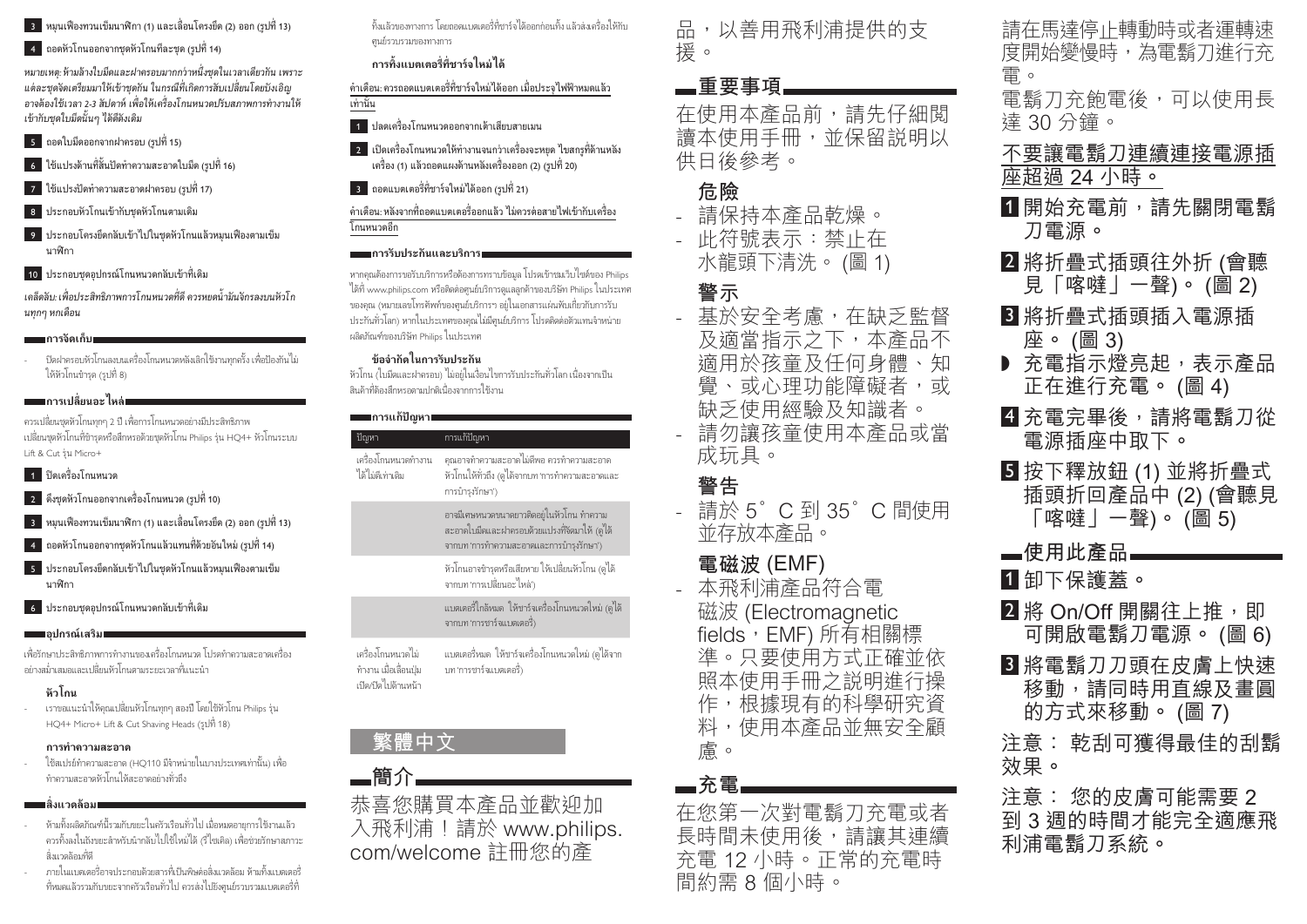1 請先閣 2 將電 3 以逆 4 從電 刀頭 注意: 的一組 上。如身 網混在-時間才 果。 5 從刀糹 (圖 15 6 請使月 潔刀 7 用清清 8 將電 9 將固定 般。 10 將電 提示: 們建議 機油來 4 將 On/Off 開關往下推, 即 可關閉電鬍刀電源。 5 蓋上電鬍刀保護蓋,以避免 刀頭損壞。 (圖 8) **■清潔與維護** 定期清潔以維持較佳的刮鬍效 果。 此款電鬍刀不防水,所以不能 放在水龍頭下清洗。請保持電 鬍刀乾燥。 為達到最理想的清潔效果,我 們建議您使用飛利浦噴霧清潔 劑 (HQ110)。 每週: 清潔電鬍刀組及鬍渣 **ড**1 請先關閉電鬍刀電源。 2 使用隨附的清潔刷清潔電鬍 刀組外部。 (圖 9) 3 將電鬍刀組從電鬍刀抽 出。(圖 10) 4 使用清潔刷清潔電鬍刀組的 內部。(圖 11) 5 使用清潔刷清潔鬍渣室。 (圖 12) 6 將電鬍刀組裝回電鬍刀上。 每兩個月: 電鬍刀頭 注意: 請勿使用清潔劑或酒 精清潔電鬍刀刀頭。請務必使 用 HQ110 電鬍刀刀頭噴霧清 潔劑。

| 請先關閉電鬍刀電源。<br>━收納━━<br>將電鬍刀組從電鬍刀抽<br>- 使用後<br>出。(圖 10)<br>蓋,以<br>壞。 (圖<br>以逆時針方向轉動轉盤 (1)<br>,將固定架拆下 (2)。<br>—更換—<br>(圖 13)<br>每隔兩年<br>從電鬍刀組上逐一取下電鬍<br>以確保維扌<br>請使用 HC<br>雙刀鋒電<br>壞或磨損自<br>1 請先關<br>2 將電鬍〕<br>出。 (圖<br>3 以逆時<br>$\circ$<br>,將固;<br>(圖 13)<br>4 從電鬍〕<br>請使用清潔刷的短毛側來清<br>頭,然彳<br>(圖 14)<br>5 將固定<br>以順時釒<br>盤。<br>將電鬍刀頭裝回電鬍刀組。<br>6 將電鬍〕<br>將固定架裝回電鬍刀組,並<br>—配件—<br>以順時針方向轉動刮鬍轉<br>若要維持<br>請務必定<br>將電鬍刀組裝回電鬍刀上。<br>建議的時<br>電鬍刀<br>我們建<br>電鬍刀<br>用 HQ4 |                                                                                                                                                                |  |
|--------------------------------------------------------------------------------------------------------------------------------------------------------------------------------------------------------------------------------------------------------------------------------------------------------------------------------------------------------------------------------------------------------------------------------------------------------------------|----------------------------------------------------------------------------------------------------------------------------------------------------------------|--|
|                                                                                                                                                                                                                                                                                                                                                                                                                                                                    | 刀頭。<br>(圖 14)<br>意: 因為刀片及刀網是成對<br>一組,請勿一次清潔一組以<br>。如果您不小心將刀片及刀<br>混在一起,可能要花幾週的<br>間才能恢復最理想的刮鬍效<br>從刀網上取下刀片。<br>(圖 15)<br>潔刀具。<br>(圖 16)<br>用清潔刷清潔刀網。<br>(圖 17) |  |
|                                                                                                                                                                                                                                                                                                                                                                                                                                                                    | 盤。<br>示: 為達最佳刮鬍效果,我<br>建議您每 6 個月以一滴縫紉<br>油來潤滑電鬍刀刀頭。                                                                                                            |  |

| —收納.<br>- 使用後請蓋上電鬍刀保護<br>蓋,以避免電鬍刀頭損<br>壞。(圖8)                                                                                                             | 清潔<br>使用噴霧清潔劑 (HQ110,<br>部分國家未發售) 將電鬍刀<br>頭徹底清潔。                                                                                                              |
|-----------------------------------------------------------------------------------------------------------------------------------------------------------|---------------------------------------------------------------------------------------------------------------------------------------------------------------|
| ▄更換                                                                                                                                                       | ▄環境保護                                                                                                                                                         |
| 每隔兩年更換一次電鬍刀頭,<br>以確保維持最佳的刮鬍效果。<br>請使用 HQ4、Philips Micro 的<br>雙刀鋒電鬍刀刀頭,來替換損<br>壞或磨損的電鬍刀刀頭。<br><u>1</u> 請先關閉電鬍刀電源。<br><mark>2</mark> 將電鬍刀組從電鬍刀抽<br>出。(圖 10) | 本產品使用壽命結束時請勿<br>與一般家庭廢棄物一併丢<br>棄。請將該產品放置於政府<br>指定的回收站,此舉能為環<br>保盡一份心力。 (圖 19)<br>電池內含可能會污染環境的<br>物質,請勿將電力耗盡的電<br>池與一般家庭廢棄物一併丢<br>棄,應送至政府指定的電池<br>回收點進行回收。若要丢棄 |
| 3 以逆時針方向轉動轉盤 (1)<br>,將固定架拆下 (2)。<br>(圖 13)                                                                                                                | 本產品,也請將充電式電池<br>取出,再將產品送至政府指<br>定的回收點。                                                                                                                        |
| <mark>4</mark> 從電鬍刀組移除電鬍刀刀<br>頭,然後換上新刀頭。<br>(圖 14)                                                                                                        | 充電電池的棄置<br>必須將充電式電池電力完全耗<br>盡後才能拆卸電池。                                                                                                                         |
| 5 將固定架裝回電鬍刀組,並<br>以順時針方向轉動刮鬍轉<br>盤。                                                                                                                       | 1 拔下電鬍刀電源插頭。<br>2 讓電鬍刀持續運轉直到完全                                                                                                                                |
| 6 將電鬍刀組裝回電鬍刀上。<br>▄配件                                                                                                                                     | 停止,轉開電鬍刀背面的螺<br>絲 (1) <sup>,</sup> 然後打開電鬍刀的<br>背面模板 (2)。                                                                                                      |
| 若要維持電鬍刀的最佳效能,<br>請務必定期清潔電鬍刀,並於<br>建議的時間更換電鬍刀頭。                                                                                                            | (圖 20)<br>3 取出充電電池。<br>(圖 21)                                                                                                                                 |
| 電鬍刀頭<br>我們建議您每兩年更換一次<br>電鬍刀頭。更換時請一律使<br>用 HQ4+ 飛利浦 Micro+ 雙                                                                                               | 取出電池後,請不要再把電鬍<br>刀接上電源插座。                                                                                                                                     |
| 刀鋒電鬍刀頭 (圖 18)                                                                                                                                             |                                                                                                                                                               |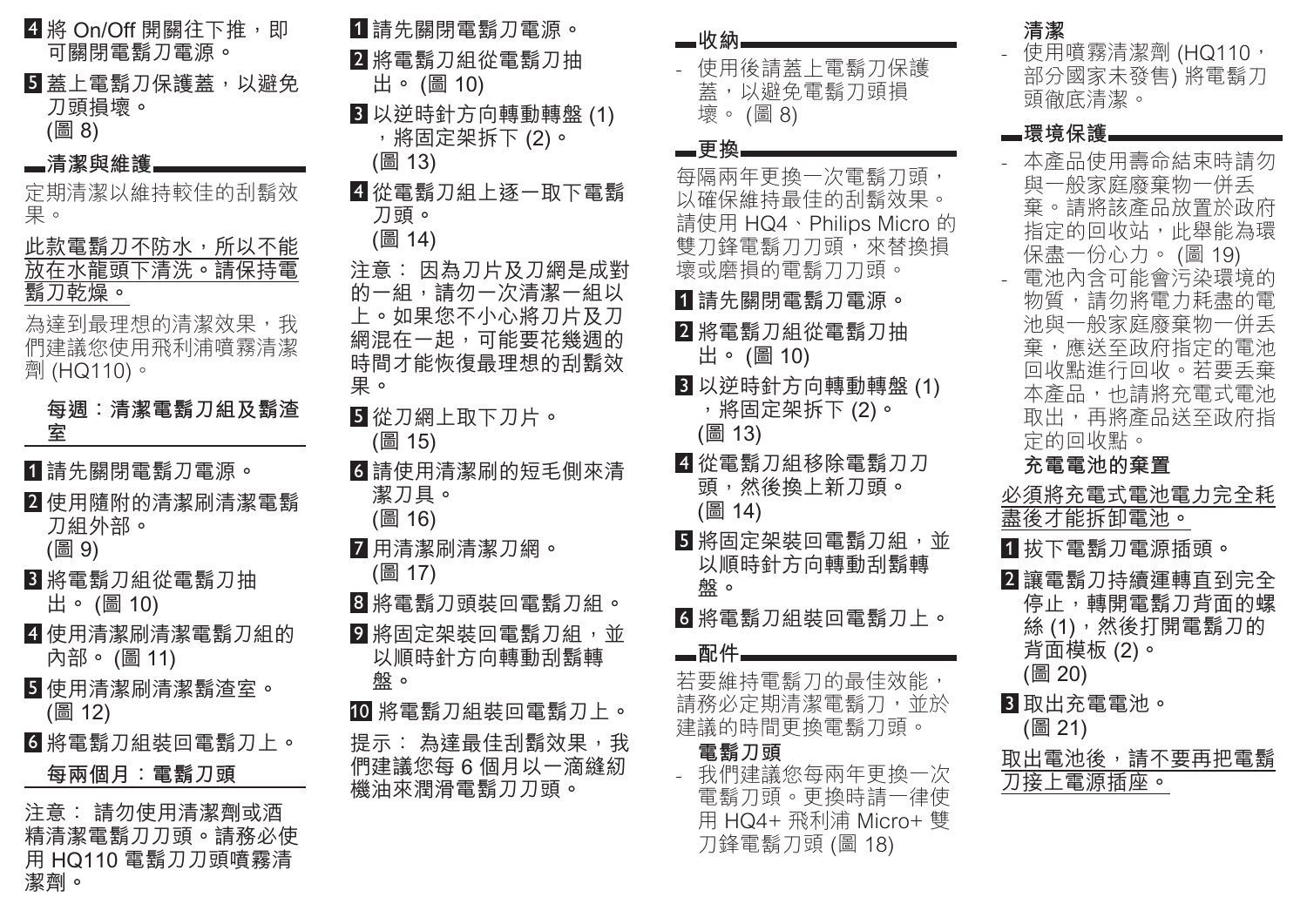## **■保固與服務**

如需相關服務或資訊,或是 有任何問題,請瀏覽飛利浦 網站,網址為 www.philips. com,或聯絡當地的飛利浦客 戶服務中心 (電話號碼可參閱 全球保證書)。若您當地沒有客 戶服務中心,請洽詢當地的飛 利浦經銷商。

### 保固限制

電鬍刀頭 (刀具和刀網) 由於其 磨損性,因此不在全球保固範 圍內。

| ■故障排除             |                                                                  |
|-------------------|------------------------------------------------------------------|
| 問題                | - 解決方 <u>法</u>                                                   |
| 電鬍刀<br>不像平<br>運作。 | 您可能未妥善清潔<br>電鬍刀。請徹底<br>常一樣 清潔電鬍刀刀頭 (<br> 請參閲「清潔與維<br>護」單元)。      |
|                   | 渦長的鬍鬚卡住電<br>鬍刀刀頭。請使用<br>隨附的毛刷清潔刀<br>具及刀網 請參閲<br>「清潔與維護  單<br>元)。 |
|                   | 電鬍刀刀頭毀壞或<br>磨損,請更換電鬍<br>刀頭 (請參閲「更<br>換」單元)。                      |
|                   | 電池可能快沒電<br>了,請為電鬍刀<br>充電 (請參閲「充<br>電」單元)。                        |

| 問題                                                 | 解決方法                                          |
|----------------------------------------------------|-----------------------------------------------|
| 將 on/<br>off 開關<br>往上推<br>時,無<br>法開啟<br>電鬍刀<br>電源。 | 電池可能沒電了,<br>請為電池充電 (請<br>參閲「充電」單元)<br>$\circ$ |

# 简体中文 —简介

感谢您的惠顾,欢迎光临飞 利浦!为了您能充分享受飞 利浦提供的支持, 请在 www. philips.com/welcome 上注册 您的产品。

### **—**注意事项

使用本产品之前, 请仔细阅读 本使用说明书, 并妥善保管以 备日后参考。

## 危险

- 保持器具干燥。 此符号表示: 禁止用在打开 的水龙头下讲行清洗。 (图 1)

## 警告

- 本产品不打算由肢体不健 全、感觉或精神上有障碍或 缺乏相关经验和知识的人 〔包括儿童)使用,除非有 负责他们安全的人对他们使 用本产品进行监督或指导。 -应照看好儿童, 确保他们不 玩耍本产品。

# 注意

- 必须在 5°C至 35°C之 间的温度下使用和存放本产  $\overline{h}$ 

# 电磁场 (EMF)

这款飞利浦产品符合关于电 磁场 (EMF) 的相关标准。据 目前的科学证明, 如果正确 使用并按照本用户手册中的 说明进行操作,本产品是安 全的。

## — 充申

如果是第一次充电, 或长时间 未使用之后的第一次充电。应 将其连续充 12 小时。充电通 常需约8小时。

当马达停转或转速开始下降 时,为产品充电。

当剃须刀完全充电时, 剃须刀 最长可以使用 30分钟。

- 不要将本产品与电源接通超过 24 小时。
- 1 开始充电前, 请关闭剃须 刀。
- 2 请展开折叠式插头 (可听 到"咔哒"一声)。(图2)
- 3 将折叠式插头插入电源插 座。(图 3)
- ▶ 充电指示灯亮起,表示剃须 刀正在充电。(图4)
- 4 充电之后, 请断开剃须刀与 电源的连接
- $5$ 按下释放按钮(1)并将折叠 式插头重新折叠到产品内部

| (2) (可听到"咔哒"<br>声)。(图5)                                 |
|---------------------------------------------------------|
| ▄使用本产品▄<br>1 取下保护盖。                                     |
| 2 向上推动开/关滑钮以接通剃<br>须刀电源。 (图 6)                          |
| 3 将剃须刀头贴在皮肤上快<br>速移动。作直线和迂回动<br>作。(图7)                  |
| 注意: 在干爽的面部剃须效果<br>最佳。                                   |
| 注意: 您的皮肤可能需要 2<br>到 3 周才能适应飞利浦剃须系<br>统。                 |
| 4 向下推动开/关滑钮以关闭剃<br>须刀电源。                                |
| 5 用保护盖盖好剃须刀,以防<br>剃须刀刀头受损。(图 8)                         |
| ▄清洁和保养▄▄                                                |
| 为保证更好的剃须效果,剃须<br>刀必须定期清洗。                               |
| <u>剃须刀不防水并且不能在水龙</u><br>头下冲洗。请保持剃须刀干<br>燥。              |
| 为了获得最佳的清洁效果,建<br>议您使用飞利浦清洁喷雾剂<br>$(HQ110)$ <sub>o</sub> |
| 每周:剃须刀头组件和胡茬<br>储藏室                                     |
| 1 关闭剃须刀。                                                |
| 2 用随附的刷子刷净剃须刀头                                          |

部件的外侧。 (图 9)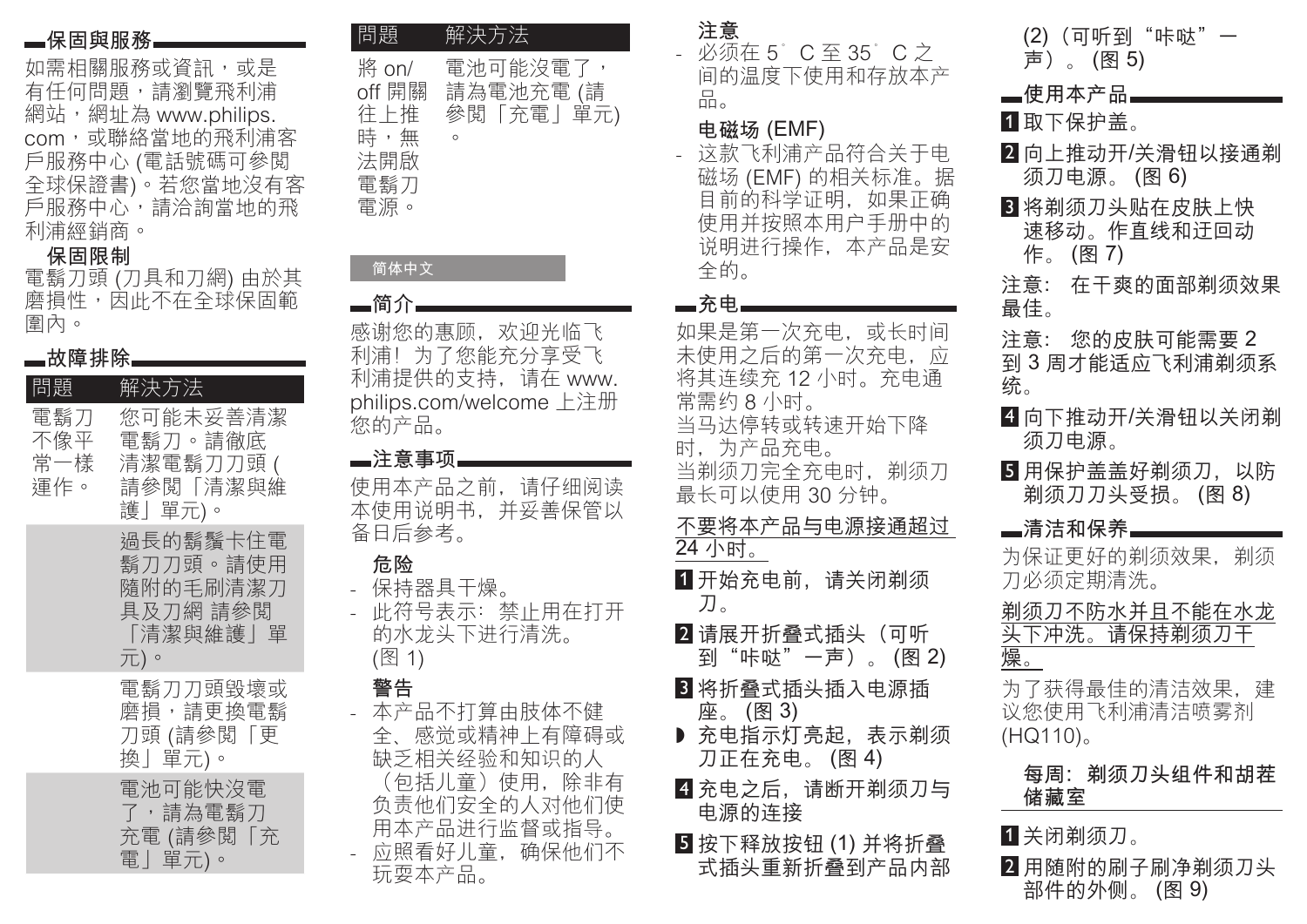- 3 将剃须刀头部件拉出剃须 刀。(图 10)
- 4 用刷子清洁剃须刀头 部件的内侧。(图 11)
- 5 用刷子清洁胡须储藏室。 (图 12)
- 6 将剃须刀头组件重新安装到 剃须刀上。

每两个月: 清洁剃须刀头

注意: 请勿使用清洁剂或 酒精清洁剃须刀头。仅使用 HQ110 剃须刀头清洁喷雾 剂。

1 关闭剃须刀。

- 2 将剃须刀头部件拉出剃须 刀。(图 10)
- $3$ 逆时针方向转动轮轴 $(1)$ 并 取下固定架 (2)。 (图 13)
- 4 将剃须刀头依次从剃须刀头 部件上卸下。(图 14)

注意: 不要同时清洁多组刀片 和网罩,因为它们都是相互匹 配的。如果不小心将刀片和网 罩弄混,则需要数周时间才能 恢复产品的最佳剃须性能。

- 5 将刀片从网罩上取下。 (图 15)
- 6 用毛刷的短毛一侧清洁刀 片。(图 16)
- 7 刷净网罩。(图 17)
- 8 将剃须刀头重新放入剃须刀 头部件。
- 9 将固定架放回剃须刀头部件 内,并沿顺时针方向转动轴 ઁ
- 10 将剃须刀头组件重新安装到 剃须刀上。

提示: 为获得最佳剃须效果, 我们建议您每六个月用一滴缝 纫机油润滑剃须刀头。

## **一**存储■

- 使用之后用保护盖盖好剃须 刀, 以防剃须刀头受损。 (图 8)

### 一更换

- 每两年更换一次刀头以获得最 佳的剃须效果。
- 使用 HQ4+ 飞利浦 Micro+ 双 层刀片剃须刀头更换损坏或磨 损的剃须刀头。
- 1 关闭剃须刀。
- 2 将剃须刀头部件拉出剃须 刀。(图 10)
- $3$  逆时针方向转动轮轴 $(1)$ 并 取下固定架  $(2)$  (图 13)
	-
- 4 从剃须刀头部件上取下刀 头, 换上新刀头。(图 14)
- 5 将固定架放回剃须刀头部件 内, 并沿顺时针方向转动轴 轮。
- 6 将剃须刀头组件重新安装到 剃须刀上。

### **■附件**

为了保持剃须刀的最佳性能, 请确保定期清洁并在推荐的时 间更换剃须刀头。

## 剃须刀头

- 建议您每两年更换一次剃须 刀头。务必使用 HQ4+ 飞利 浦 Micro+ 双层刀片剃须刀 头进行更换

(图 18)

## 清洁

- 使用清洁喷雾剂 (HQ110, 某些国家不可用)彻底清洁 剃须刀头。

### **—环保**

- 弃置产品时,请不要将其与 一般生活垃圾堆放在一起; 应将其交给官方指定的回收 点。这样做有利于环保。
- (图 19)
- 电池包含可能污染环境的物 质。不要将废电池和普通生 活垃圾一同丢弃,而应交给 正式的电池收集点处理。丢 弃产品时, 一定要将充电电 池取出,并将产品送到官方 指定的回收站。

## 充电电池的外理

- 仅在电池电量完全耗尽后方可 —————————<br>取出充电电池。
- 1 切断剃须刀电源。
- $2$  计剃须刀一直运行直到停 止、拧开剃须刀背面的螺丝 钉(1)并将后面板从剃须刀 上卸除(2)。(图 20)

| 3 卸下充电电池。<br>(图 21) |               |
|---------------------|---------------|
|                     | 取出电池后,不要再将剃须刀 |
| 与电源连接在一起。           |               |

## —保修与服务—

如果您需要服务或信息, 或者 有任何疑问, 请访问飞利浦网 站: www.philips.com。您也可 与贵国/地区的飞利浦客户服 务中心联系(可从全球保修卡 中找到其电话号码)。如果贵 国/地区没有飞利浦顾客服务中 心,则可以与当地的飞利浦经 销商联系。

### 保修条款

由于剃须刀头 (刀片和网罩) 属于易磨损物品, 因此不在国 际保修条款的涵盖范围之列。

### —故障种类和处理方法**—**

| 问题                             | 解决方法                                                              |
|--------------------------------|-------------------------------------------------------------------|
| 剃须刀<br>的剃须<br>效果没<br>有以前<br>好。 | 您可能没有正确清<br>洁本产品。请彻底<br>清洁剃须刀头(<br>见"清洁和保养"<br>一章)。               |
|                                | 讨长的胡须可能堵<br>塞了剃须刀头。请<br>使用随附的刷子正<br>确清洁刀片和网罩<br>(见"清洁和保<br>养"一章)。 |